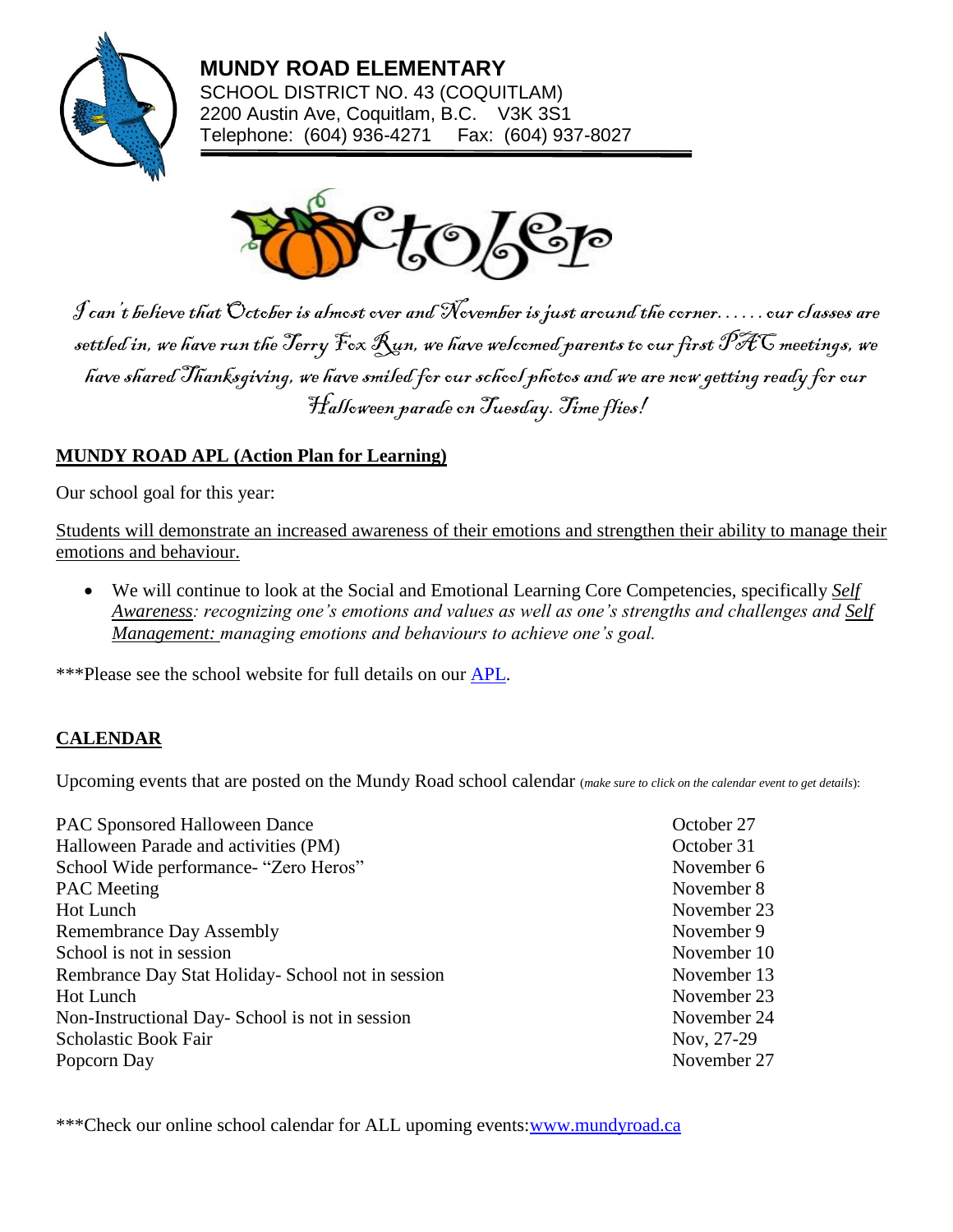#### **PAC Hot Lunch**

Please see the dates in the above calendar. Order forms have been handed out to students in paper form and they are also available on the Mundy Road [website.](http://www.sd43.bc.ca/school/mundyroad/Publication%20Documents/Pages/default.aspx)

\*\*\* PLEASE note that PAC is still looking for a person to be the Hot Lunch Coordinator. Please contact Nicole Schenato at [rnrc01@hotmail.com.](mailto:rnrc01@hotmail.com)

#### **Entertainment Books**

THANK YOU to everyone who participated in the Entertainment Book fundraiser. \$2100.00 was raised for the school!!! *A special thank you to Nicole Schenato (PAC) for organizing the fundraiser.*

> Division 2 was the individual class that sold the most books Josh K was the individual student that sold the most books Matty S and Matteo M were the raffle winners (each book sold got a name in the draw)

#### **Halloween Dance**



# HALLOWEEN DANCE

## FRIDAY, OCTOBER 27, 2017

Students are asked to bring their family for a night of spooky ghosts, fun and dancing!

6:30-8:30pm at Mundy Rd. Elementary

#### **Admission: \$10.00 per Family \*\*\****PLEASE NO GROUPING FAMILES TOGETHER***\*\*\***

**Prizes for best costumes, best dancing etc Concession –Juice, Water, Candy, treats, Cool Glow in the Dark products.**

#### **GRADE 5 VOLLEYBALL**

#### **Volleyball Season is Here!**

Our Coaches are Mr. Wright and Ms Croft. The students have been practicing Wednesday mornings. They are working hard and doing really well! We had our first game on Wednesday, October 25 and more planned throughout November and into December. The players have been making great progress with their skills. Spectators and cheerleaders are welcome at all games!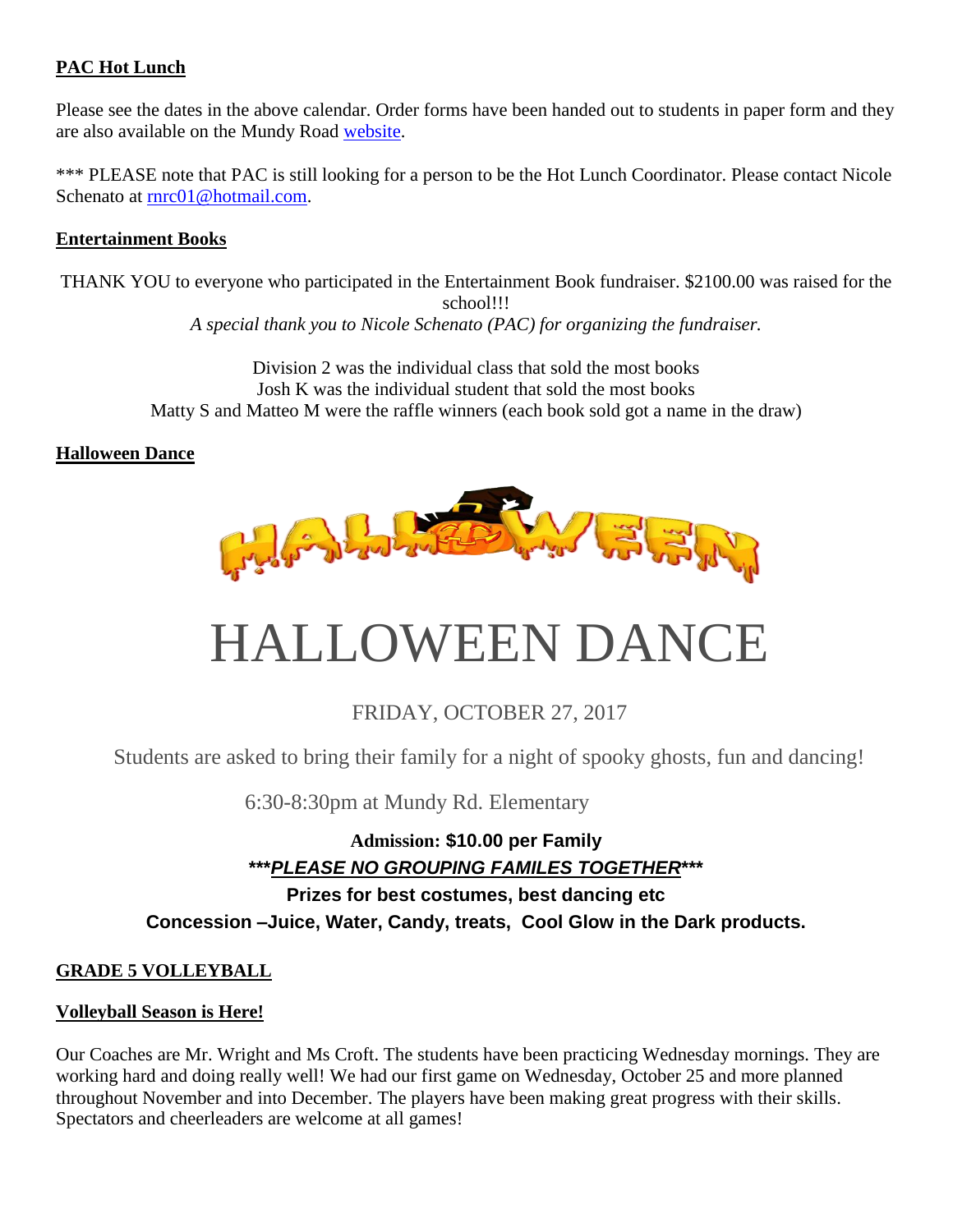#### **WEST COAST RECESS Reminder**

We believe that children need to get outside into the fresh air at recess. They need an opportunity to run and play with their friends so that when they return to the classroom, they are ready to focus on their learning. As well, with our daily physical activity requirements, this is a perfect opportunity to get moving.

On the west coast, we could enjoy many more days of the beautiful weather we have been enjoying or we could experience weeks of rain. The fall season is here and so is the rainy season. Most days we will be sending children outside to play at recess rain or shine. We ask parents to be sure that children are dressed for the weather.



#### **In extreme weather, children will remain inside.**

#### **CHRISTMAS MARKET**

#### **MUNDY ROAD'S ANNUAL KID'S CHRISTMAS MARKET FRIDAY DECEMBER 15 th, 2017**

We are asking everyone to look around your homes for very gently used or new items you can donate & recycle to another home! Collection Boxes are set-up throughout the school and outside each classroom.

For those of you who are new to our school community this is an annual event started over 8 years ago with the idea of reducing/reusing/recycling & allowing kids the opportunity to shop (items range from 25cents - \$5) and have items gift wrapped for their family and loved ones. Proceeds (an average of \$1,200.00 per year) go directly to creating a Christmas hamper for one or more families.

This year this tradition is being carried on again and coordinated by, TAMARA SHERDAHL – but she still needs **many** parent helpers before, during and after the event to make it a success for the students and the families we will be supporting.

#### **VOLUNTEERING – you can help in many ways:**

- 1. Collecting and Sorting items over the next number of weeks Please contact Tamara ASAP to let her know when you can help out!
- 2. The day before the event, Thursday, December 14th we will need help setting the Market up in the school gym from 9am-3pm. Please contact Tamara ASAP to let her know you can help out!
- 3. Then on December 15th we will need people from 8am-5pm to 'man' each table and help at the gift-wrapping tables. After the event ends at 3pm, we will need people to help stay for a couple of hours to help clean-up, pack up remaining items, to put away tables, chairs etc. and to sweep the gym.

For general inquiries please contact: Tamara Sherdahl – 778-355-7253 or tamurtal\_08@msn.com

#### **INFORMATION FROM SD43 ABOUT WINTER WEATHER**

# **Winter Weather Ahead!**

Schools are not routinely closed due to snow or other inclement weather conditions. All schools in School District 43 (Coquitlam) will remain OPEN, if at all possible, during winter weather, including snowfall.

However, on occasion, a district-wide or partial-district closure is required due to extreme weather. Partial-district closures affecting individual schools may occur due to the very different geography within our school district. If there is a partial-district closure affected schools will be identified.